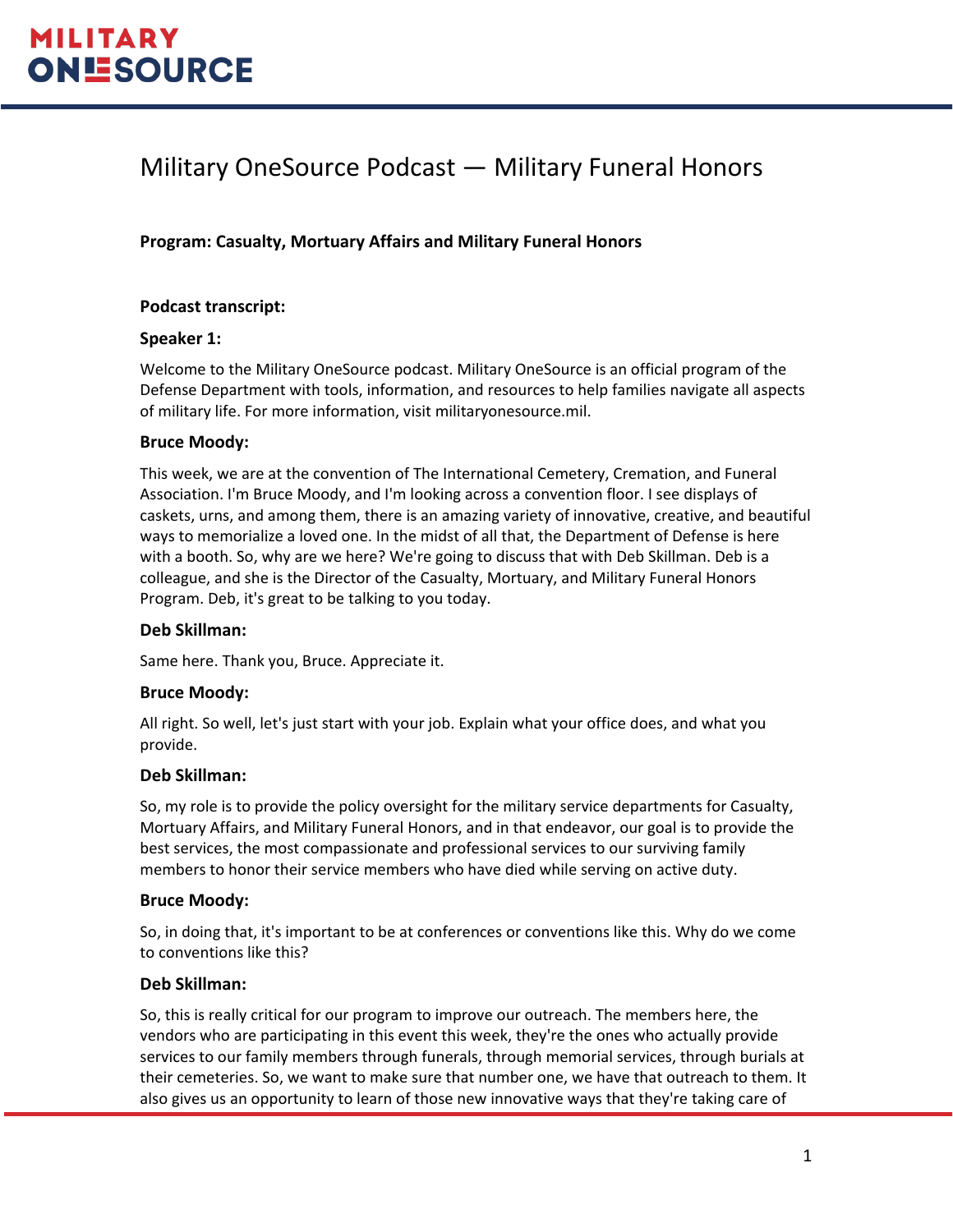# **MILITARY ONESOURCE**

family members, memorializing family members, because DOD may want to adopt some of those meaningful ways. We also want to make sure that they know how can they reach to the Department of Defense with regards to military funeral honors. That is a key part of our program, in that we provide probably 260,000 funeral honors every year, and funeral directors, and the cemetery directors need to know how to reach out to the Department of Defense to ask for those honor details.

## **Bruce Moody:**

So, as we have that incredible number of funerals and services that we provide to an increasingly diverse military force, what is that number, and that diversity of backgrounds, and traditions, and just individual personalities? How does that come into play as you're putting together policy?

### **Deb Skillman:**

Well, our first thing is we want to make sure that we are honoring every veteran and every family member who ask for military funeral honors. Service customs and traditions are very critical. Army may do funeral honors a little differently from the Air Force, and a little different from the Marine Corps, and the Navy, et cetera. So, we want to provide that veteran their branch's customs, and traditions, and their funeral honors, honor their service in that particular branch, and also to make sure that team is there. We do funeral honors. Every veteran who's eligible for funeral honors receives, at a minimum, a two-man detail who will fold and present the flag to family members and play Taps. For anyone who dies on active duty, we will ensure that there is a full honors detail, which will include pallbearers, a firing detail. So, this is our way to honor the service and sacrifice of every veteran, honor their customs and traditions of their branch of service, and the family members who have asked the department to be there.

# **Bruce Moody:**

And, also, with us today, the Honor Guard from Nellis Air Force Base. What is that sort of a display? They provided the colors. Can you describe the exhibition, the demonstration that they provided, and what does that do for the people who are here who may not have a military background?

# **Deb Skillman:**

They did a great job, by the way. So those young airmen, when they present the colors, that's representing our nation and all service members who ... They're fighting for freedom defending our nation. So, when they present the color guard, I think it's very meaningful to this body of personnel, because they serve our veteran population. We have veterans, active duty, guard, and reserve who are serving all across the United States, and these funeral homes are going to interface often with those family members. So, it's important, number one, that we present the flag, but to see the way the airmen, when they fold it and presented the flag, you can see how they regard their duty to honor the service members. It's done very deliberately, purposefully, and with a great deal of honor. So, they want to make sure when they do that for any veteran, the family member feels that we are honoring them as a nation.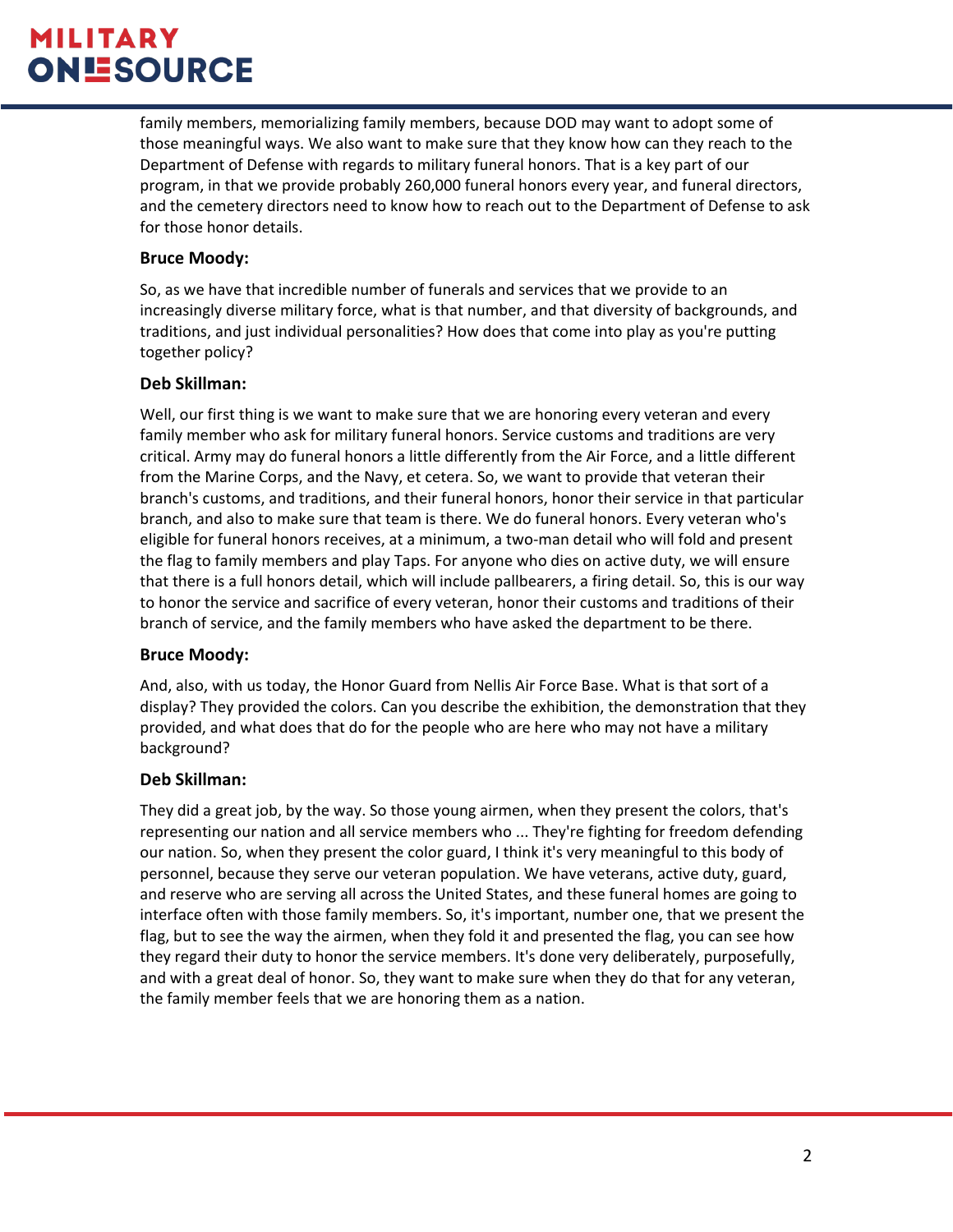# **MILITARY ONESOURCE**

# **Bruce Moody:**

I watched the demonstration, the folding of the flag, the presentation, and totally did not expect it, but I got really emotional watching it. I was talking to the airmen afterward and they said even in a demonstration, it's still an emotional experience for them.

### **Deb Skillman:**

It is for me as well. The flag represents the service to our nation, and there's a great deal of respect for that.

### **Bruce Moody:**

There is. All right, well, as you are engaging with people, as people come up to the Military OneSource booth, and they're talking to you, what are the observations or the kind of questions that people have as they come into the booth?

### **Deb Skillman:**

So, one of the biggest questions is how can we contact the Department of Defense to ask for military funeral honors? So, we have a lot of pamphlets. We've created a new three by five card, which has a QR code, how they can reach Military OneSource, all the phone numbers for each of the branches of service. So, if they have a veteran of that branch, how can they get funeral honors quickly? So, that's one of the main questions. The other one, sometimes it's brought up to our attention that there may be some issues in a certain area of the country where they may be having some challenges requesting funeral honors. The last thing that we hear quite often is how can I advise a family member about where to get a copy of their DD214, their discharge papers. Because of COVID, the National Archives has been shut down for two years, although they do respond to emergency requests for certificates of service, or request for discharge papers to support a funeral. So, we advise them of how to get that. We want to hear back from them if they're having any challenges with that guidance.

# **Bruce Moody:**

Any final words about the work we're doing here?

#### **Deb Skillman:**

I am happy to be here. I've talked to so many great people. They're just very excited about their products, and we've learned a great deal. Some of these ideas we need to adopt at DOD to provide greater services to our survivors, but really appreciate being here this week.

#### **Bruce Moody:**

Deb Skillman, thank you so much. What we'll do is we'll take a link on Military OneSource to the Military Funeral Honors page. Ton of resources there. It's a great starting point, discussion of all of the benefits and all of the resources that are available for family members, and also people from the funeral industry. So, we'll get that posted in the program notes for today's episode. So, thank you all for joining us today. I want to remind you that while at this convention for the International Cemetery, Cremation, and Funeral Association, we did do a number of interviews with members of the honor guard, and that will be the topic of an upcoming episode on the Military OneSource podcast. So, we really encourage you to subscribe to our podcast. Just reminding you that Military OneSource is an official resource of the Department of Defense, and